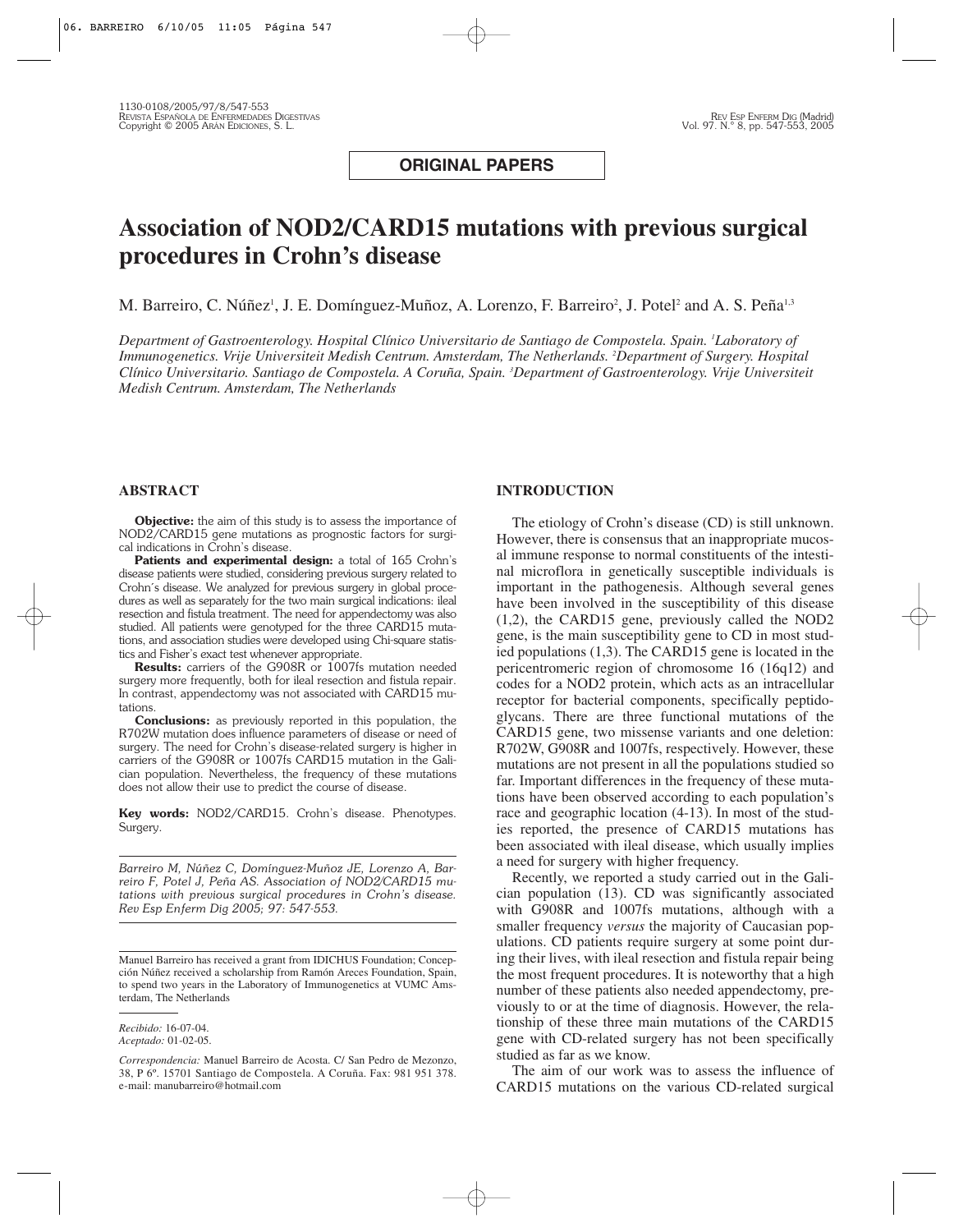procedures, and to determine whether these mutations may be used to predict need of surgery.

# **METHODS**

## **Patients and controls**

A total of 165 patients with Crohn´s disease followed up in the Inflammatory Bowel Disease Unit, Gastroenterology Department, at Hospital Clínico Universitario, Santiago de Compostela were studied. All patients were Galician and residents of Galicia. As controls, a group of 165 healthy, unrelated, ethnically-matched individuals with no family history of IBD and with similar characteristics regarding age, sex and origin were chosen (controls were also Galician and residents of Galicia). From each subject a blood sample in EDTA tubes was obtained by venipuncture with the corresponding written informed consent. The hospital ethical committee approved the protocol.

The diagnosis of CD was made by clinical, radiological, endoscopic, and histological investigations. The patients and their data were reviewed by the same gastroenterologist to confirm the diagnosis and to avoid different criteria for diagnosis establishment. A retrospective study of patients regarding previous need for CD-related surgery was performed in collaboration with the Surgery Department of the same Hospital. The analysis was also stratified according to the two most frequent procedures in these patients, namely ileal resection and fistula (mainly perianal) repair. The history of appendectomy before the development of the disease or at the time of diagnosis was also analyzed.

#### **Determination of CARD15 mutations**

As previously published, genomic DNA was isolated from blood samples obtained from each individual using a Roche DNA isolation kit (Roche Molecular Biochemicals, Mannheim, Germany). All study participants were genotyped for the three mutations described as involved in CD (R702W, G908R and 1007fs) by means of PCR-RFLP. Restriction fragments were isolated on 2% (G908R) or 4% (R702W and 1007fs) agarose gels and visualized with ethidium bromide. Primers used to assay the R702W polymorphism included:

5'CGCACAACCTTCAGATCACA3' (forward) and 5'GGATGGAGTGGAAGTGCTTG3' (reverse). For the G908R variant:

5'AAGTCTGTAATGTAAAGCCAC3' (forward) and 5'CCCAGCTCCTCCCTCTTC3' (reverse),

And the primers used for the 1007fs polymorphism included:

5'GGCAGAAGCCCTCCTGCAGGGCC3' (forward) and

5'CCTCAAAATTCTGCCATTCC3' (reverse).

The association of the various mutations with CD, overall or each specific subphenotype, was studied employing Chi-square tests or Fisher´s exact test when necessary. Analyses were performed considering the influence of each specific mutation on CD as well as the influence of carrying more than one mutation. P values  $< 0.05$  were considered significant. Statistical analyses were performed using the SPSS software v. 11.0. This study has been approved by the Ethical Committee for Clinical Investigation of Galicia (2002/151).

### **RESULTS**

All 165 consecutive patients included in this study were followed up for a mean of 8 years since the diagnosis of disease, with a range of 1-33 years. Mean age was 36 years, with a range between 17 and 76. A slight predominance in women was seen (57.6%).

A total of 85 patients (51.5%) underwent a surgical procedure related to CD. Among them, 51 patients (60%) had needed an ileal resection, sometimes more than once, and 19 patients (22.4%) had been treated for fistulae; 32 patients (19.4%) had been appendectomized before or at the time of CD diagnosis.

In all, 27.9% of patients carried at least one of the CARD15 mutations previously associated with CD. An R702W mutation was observed in 22 patients (13.3%), G908R in 13 (7.9%) and 1007fs was observed in 14 patients (8.5%). The R702W mutation showed also a relatively high frequency (11.5%) in the Galician subjects without CD used as controls, similar to a previously reported study in another population (13). Therefore, this mutation does not seem to be involved in CD susceptibility.

The overall analysis of results showed that 39.1% of patients operated for CD (fistulae or ileal resection) showed at least one of the three main mutations in CARD15 *vs.* 19.8% of surgery-*naïve* CD patients. Differences between both groups were statistically significant  $(p < 0.01)$ . Considering only individuals carrying the two mutations previously associated with CD in the Galician population, G908R and 1007fs, 27.5% of them had undergone surgery, which is in contrast to only 6.3% who had not been operated  $(p < 0.001)$ . A more detailed analysis of the surgical procedures performed showed that CARD15 mutations were significantly more frequent in patients having undergone ileal resection (43.1%) than in those without ileal resection  $(21.1\%)$  (p = 0.003). Statistically significant differences were also observed when individuals carrying only G908R and 1007fs were considered, 29.4 *vs.* 8.8% of carriers who had or had not undergone surgery ( $p = 0.001$ ). Patients treated for fistulae had a higher frequency of CARD15 mutations, but differences were only significant when patients carrying both mutations were considered; 29.4% of the patients operated on for fistulae carried G908R and 1007fs *vs.* 8.8% of patients not operated on  $(p < 0.01)$ .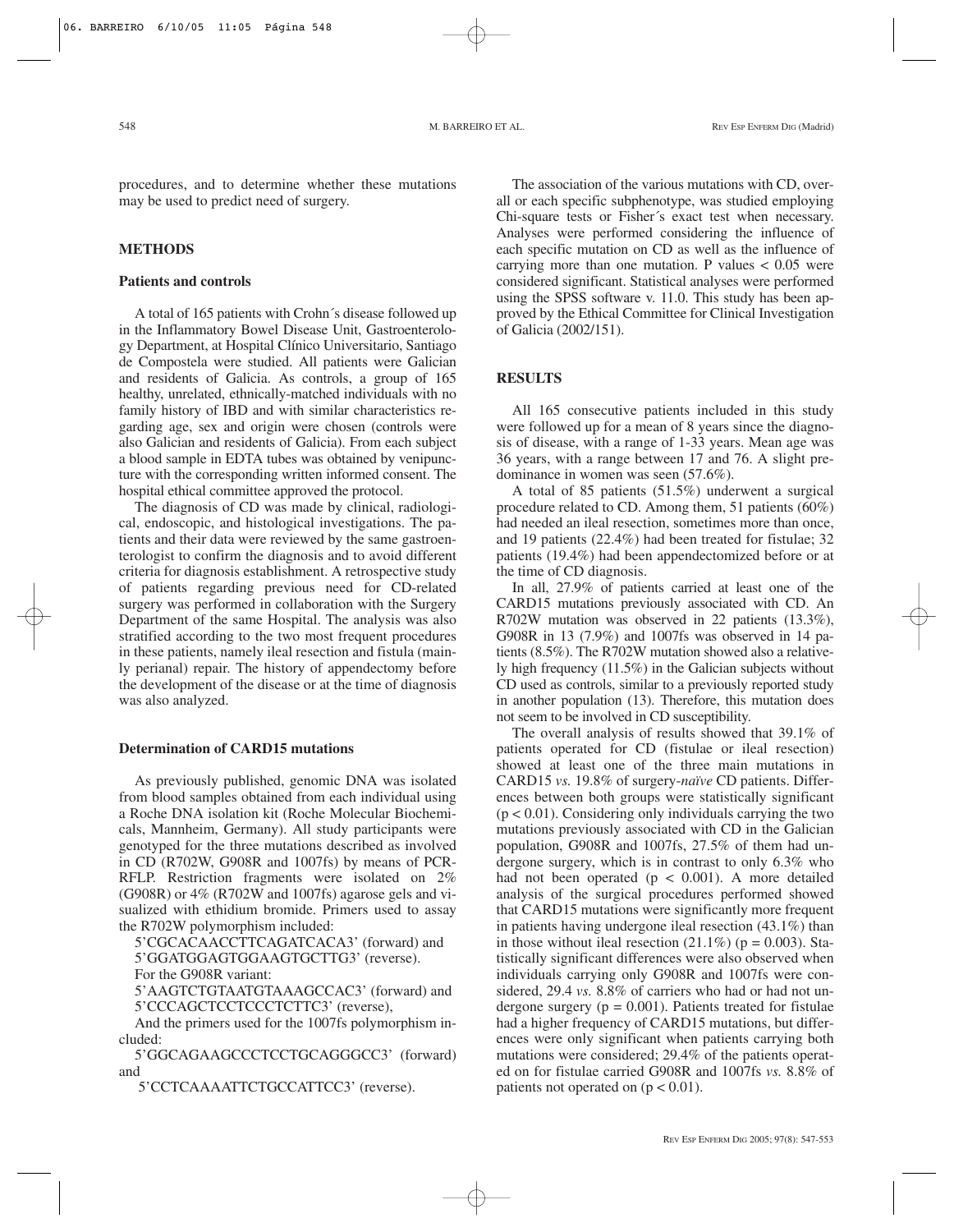The individual analysis of each mutation showed that the R702W mutation has approximately the same frequency in patients operated or otherwise (13.0 *vs.* 13.5%, respectively). The G908R mutation showed a statistically significant higher frequency in previously operated patients (14.5%) *versus* non-operated patients (3.1%). The insertion mutation (1007fs) was observed in 14.5% of operated patients and in 4.2% of non-operated patients (p < 0.05). The frequency of each mutation regarding the different kind of surgery considered in this study is shown in table I. When the results of each surgical indication were analyzed individually, we found that carriers of the G908R mutation showed a significantly higher frequency of fistula treatments (31.6 *vs.* 4.8%; p < 0.01). Regarding ileal resections, the 1007fs variant was found to be significantly associated with this kind of surgery (17.6% of ileal resection patients carried this mutation vs. 4.4% of patients not having undergone this operation  $p < 0.05$ ). The G908R variant was also more frequent in patients with fistula repair (13.7 *vs.* 5.3%), but differences were not significant ( $p < 0.1$ ).

An association was found between CARD15 mutations and appendectomy. However, the frequency of CARD15 mutations was higher in patients who had not been appendectomized.

**Table I. Frequencies (%) for carriers of CARD15 variants in relation to each surgery studied**

|                 |     | R702W |            | G908R |             | 1007fs |            |
|-----------------|-----|-------|------------|-------|-------------|--------|------------|
| Ileal surgery   | Yes | 15.7  | $p = 0.55$ | 13.7  | $p = 0.06$  | 17.6   | $p = 0.01$ |
|                 | No  | 12.3  |            | 5.3   |             | 4.4    |            |
| Fístula surgery | Yes | 5.3   |            | 31.6  |             | 0      |            |
|                 |     |       | $p = 0.27$ |       | $p = 0.001$ |        | $p = 0.16$ |
|                 | No  | 14.4  |            | 4.8   |             | 9.6    |            |
| Appendectomy    | Yes | 12.5  |            | 0     |             | 6.3    |            |
|                 |     |       | $p = 0.88$ |       | $p = 0.07$  |        | $p = 0.61$ |
|                 | No  | 13.5  |            | 9.8   |             | 9.0    |            |
|                 |     |       |            |       |             |        |            |

Frequencies are expressed as percentages.

## **DISCUSSION**

Previous studies have found that around 70-80% of CD patients require CD-related surgery at least once during their lives –often more than once (14). Although predictive factors for the need of CD-related surgery are not entirely understood, patients with an ileal location and stricturing pattern need surgery more frequently. In the population we analyzed in this study, 51.5% of patients needed CD-related surgery at least once, although this frequency is lower than that previously described. This is probably due to the fact that our cohort is relatively young, with a mean 7.5 years of follow-up, and with an

important number of patients with less than 4 years of disease.

The number of patients carrying at least one of the three CARD15 mutations in the Galician population (27.9%), although lower than in most European populations (5,11,12,15-17), permits to evaluate the relationship between these mutations and CD-related surgery.

First of all, appendectomy is not significantly associated with CARD15 mutations. However, it is noteworthy that in all cases a higher frequency of mutations in patients who have not experimented appendectomy is observed. It is known that appendectomy has a protective role against the development of UC. Results are still controversial in CD but it seems that patients needing appendectomy at onset of disease show a more severe course than patients who had previously experienced appendectomy. This suggests a protective role for the disease. It has been previously observed that appendectomy may delay the onset of CD (18,19). Therefore, the results observed in this study may result from a preventive role of appendectomy in patients with susceptibility genes other than CARD 15 regarding disease development.

Regarding CD-related surgery, it appears that CARD15 gene mutations play a role. The number of cases needing surgical resection is significantly higher for individuals carrying at least one of the three mutations previously described as involved in CD. When each mutation is individually studied, it is observed that G908R and 1007fs are also more frequent in individuals that have already required surgery. Similar results relate to the specific study of each surgical indication: ileal resection and treatment of fistulae. In both cases, patients carrying one of these mutations show a higher risk of surgical intervention. The fact that the R702W mutation is not related to need of surgery confirms the previous observation that this mutation is not a susceptibility marker for CD in the Galician population (13).

Regarding the higher need for ileal resection in carriers of CARD15 mutations, this had not been previously reported, but is consistent with previous reports of a higher number of mutations in individuals with fibrostenosis, normally with ileal location, who are the ones who usually require surgical resection (11,12,20).

Need for surgery may be considered a signal of severity, and in this respect our results support the observations that the CARD15 gene plays a role in susceptibility and in the severity of disease as previously reported (21-25).

However, it must be noted that despite a relationship between these mutations and the need for CD-related surgery, the percentage of patients carrying these mutations that have also required a surgical intervention is still too low to allow its use in the prediction of disease outcome in this respect. For the time being we suggest that patients with CARD15 mutations have more commonly a severe form of CD requiring surgery. However, studies with larger numbers of patients are indicated to confirm this findings.